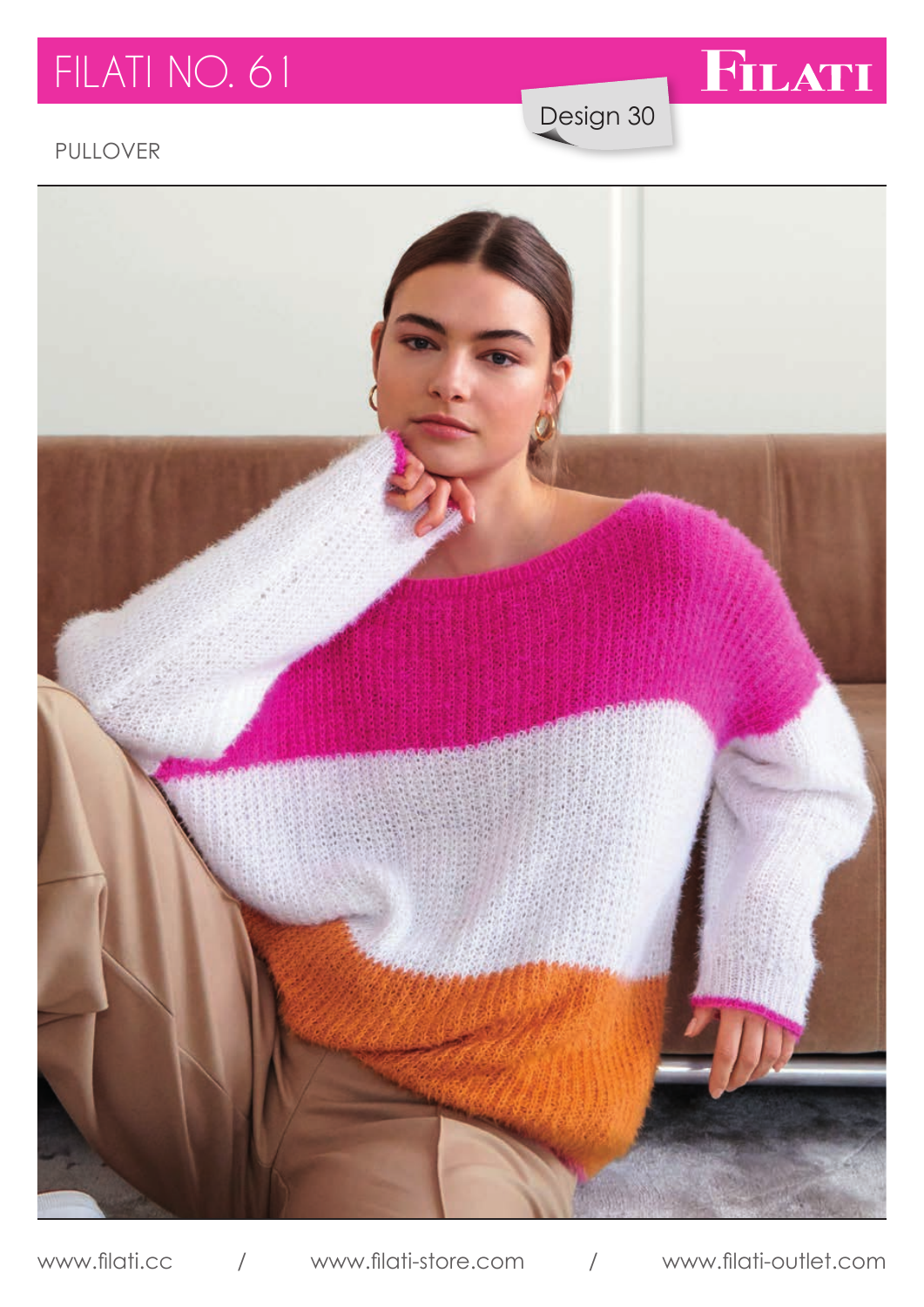# FILATI NO. 61

#### PULLOVER

Design 30

**Size** 36 – 40 (42 – 46, 48/50) Instructions are given for first size. Figures in parenthesis refer to larger sizes. When only one figure is given, it applies to all sizes.

**Materials: 200 (250, 300) g** of Lana Grossa **Per Fortuna** (74% organic cotton, 26% polyamide; 190 m/50 g) in White **(col 9)** and **100 (150, 150) g** each in Orange **(col 11)** and Pink **(col 3)**. Size 3.5 and 4.5 mm needles; size 3.5 mm circular needle, 60 cm long.

Selvage stitches: **On every row:** SI first st kwise, k last st.

**Rib patt:** K1, p1.

**Half-brioche rib:** Work according to chart. Numbers at right edge of chart indicate RS rows, numbers at left edge of chart indicate WS rows. Work to patt rep, work 2 sts between arrows for patt rep, work to end of chart. Work rows 1 – 4 once, then rep rows 3 and 4. Note: 1 stitch and 1 yo are treated as 1 stitch.

**Note:** When changing colors, knit all sts on first RS row worked with new color. Resume patt on foll WS row.

**Gauge:** 21 sts and 32 rows = 10 x 10 cm in half-brioche rib on size 4.5 mm needles.

**Back:** With size 3.5 mm needles and Pink cast on 129 (137, 145) sts. Next row (WS): Selvage st, \* k1, p1; rep from \* to last 2 sts, k1, selvage st. Break Pink, join Orange, knit next RS row [see note]. Work in rib patt as set by first WS row for 11 rows and piece meas 4 cm from cast-on. Change to size 4.5 mm needles. Work chart for 52 rows = 16 cm. Break Orange, join White, knit next RS row [see note]. Work chart for 63 rows = 20 cm. Break White, join Pink, knit next RS row [see note], place marker in first and last st on last row to indicate beg of armholes. Work chart for 51 (55, 59) rows and piece meas 16 (17, 18) cm from armhole markers. Shape neck: Next row (RS): Bind off center 41 sts. Working each side separately, bind off 3 sts at each neck edge 1 time, 2 sts 1 time, 1 st 2 times and when piece meas 4 cm from beg of neck shaping, bind off rem 37 (41, 45) sts for each shoulder.

**Front:** Work same as back until 41 (45, 49) rows = 13 (14, 15) cm have been worked from armhole markers. Shape neck: Next rave been worked normalmingte markets: shape need, rear<br>row (RS): Bind off center 37 sts. Working each side separately, bind off 3 sts at each neck edge 1 time, 2 sts 2 times, 1 st 2 times and when same length as back to shoulders, bind off rem 37 (41, 45) sts for each shoulder. ا ا<br>ا

**Sleeves:** With size 3.5 mm needles and Pink cast on 49 (53, 57) sts. Next row (WS): Selvage st, \* k1, p1; rep from \* to last 2 sts, k1, selvage st. Break Pink, join White, knit next RS row [see note]. Work in rib patt as set by first WS row for 11 rows and piece meas 4 cm from cast-on, increasing 16 sts evenly across last WS row = 65 (69, 73) sts. Change to size 4.5 mm needles. Work chart and shape sleeve as foll: Inc 1 st at each end of

9th row, then every 10th row 10 times = 87 (91, 95) sts. Work increased sts into patt. Work even until chart has been worked for a total of 122 rows = 38 cm. Loosely bind off all sts in patt.

FILATI

**Finishing:** Pin pieces to measurements and block. Sew shoulder seams. Neckband: With size 3.5 mm circular needle and Pink, seams. <u>Neckband:</u> with size 3.5 mm circular needie and Pink,<br>pick up and k 160 sts evenly around neck edge. Place beg of<br>red market and join for warking in reds. Matching helf brigabe. rnd marker and join for working in rnds. Matching half-brioche rib as much as possible, work rib patt in rnds for 7 rnds = 2 cm. Bind off all sts in rib. Sew on sleeves between markers. Sew side<br>and sleeve seams and sleeve seams.



www.filati.cc / www.filati-store.com / www.filati-outlet.com